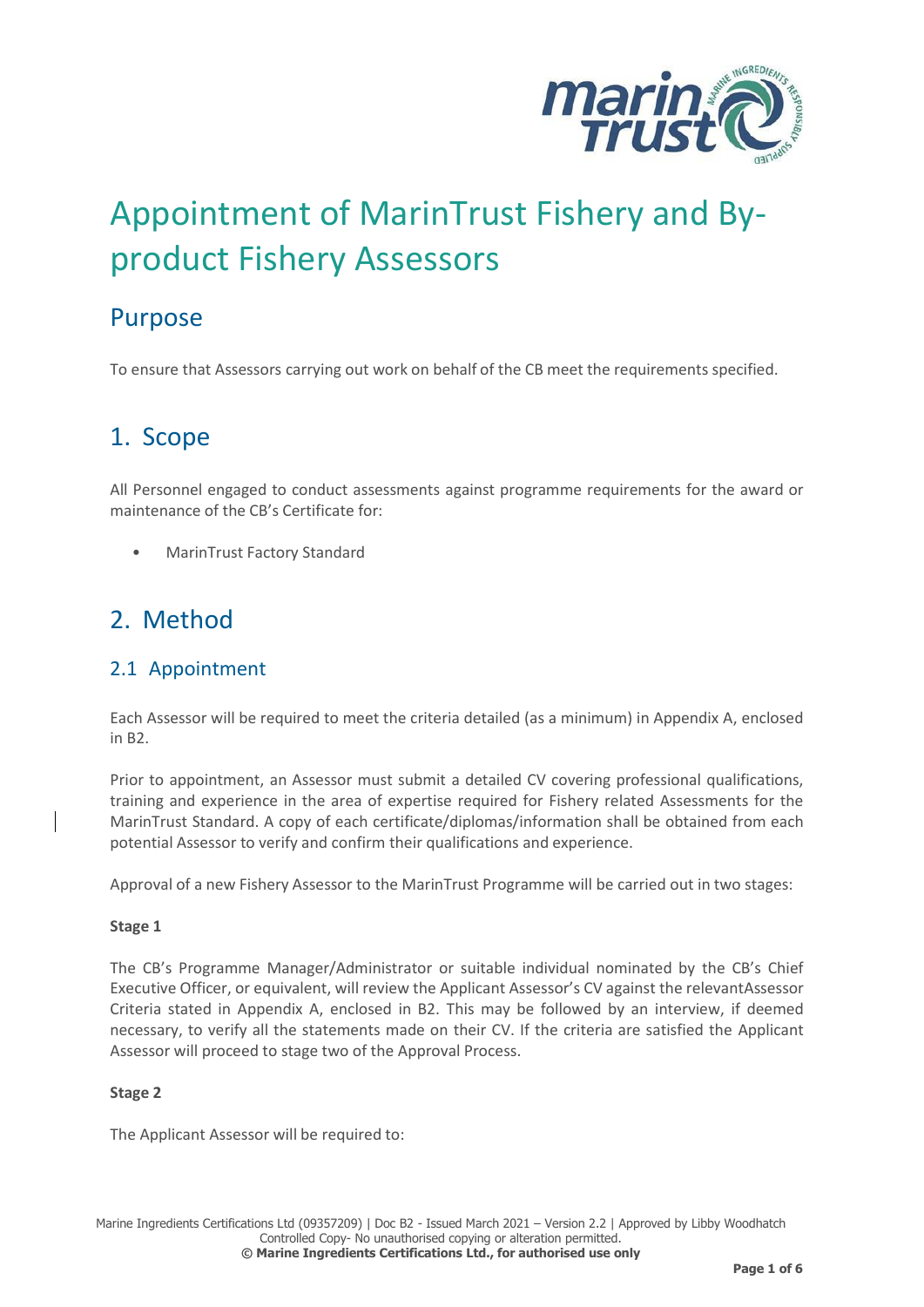

- Attend an Approved MarinTrust Training Course. The Applicant Assessor shall be required to successfully complete the Training Course and pass the written exam.
- To establish the Fishery Assessor's competence, the CB shall determine this through an interview and professional experience review, all such reviews will be documented and approved.

If the applicant Assessor completes all the steps in stage 2 successfully, the CB will be able to sign them off as an Approved Fishery Assessor for the MarinTrust Programme. Information on all new approved Assessors shall be communicated to the MarinTrust Secretariat by their CB within 5 working days and their details submitted, on request.

The Programme Manager/Administrator for the MarinTrust Programme will maintain a master list of approved Fishery Assessors.

For individual subcontracted Assessors who have successfully completed the Approval Process, a formal contract shall be drawn up on appointment by the CB which is signed by both parties.

On appointment, each Assessor will sign the CB's own specific Conflict of Interest and Confidentiality Undertaking Criteria.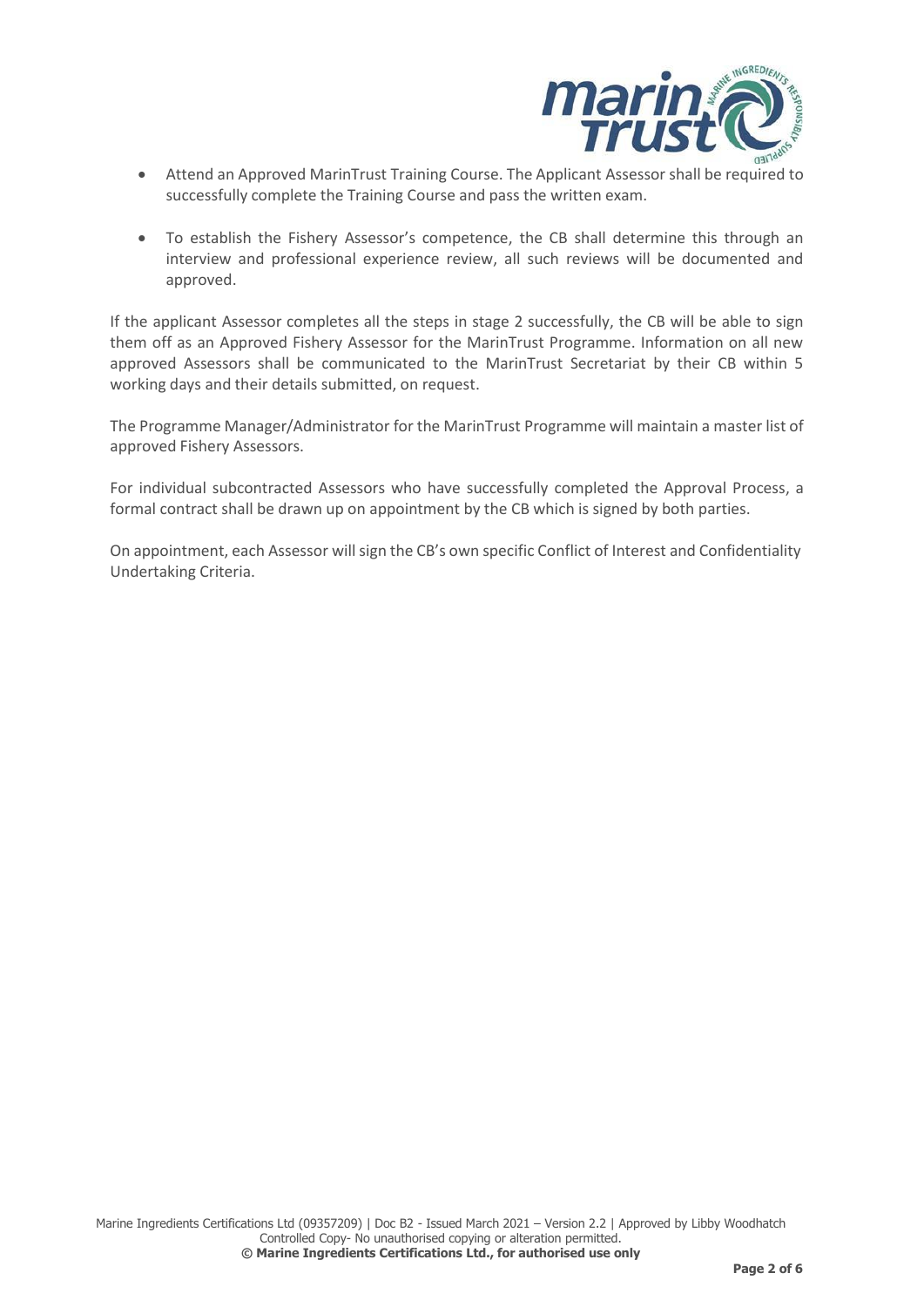

#### **Maintenance of Auditor Approval Status**

An Approved Assessor shall complete a minimum of one MarinTrust Fishery Assessment or Surveillance Assessment in a calendar year to maintain their Approval Status. If an Assessor does not meet this minimum requirement, the CB shall remove the Assessor's Approval Status and shall treat them as a New Applicant Assessor to the MarinTrust Programme.

### 2.2 Controls

The performance of each Assessor will be systematically reviewed by the following means:

- a) Assessment Reports shall be continuously reviewed by the CB Programme/Administrator and the Certification Committee to ensure that the Fishery Assessment Requirements meet each clause in the MarinTrust Standard.
- b) Assessors may also be required to attend the CB's Certification meetings as requested to provide information to assist the Committee on Certification Decisions, however, the Assessor shall not be part of the Certification Decision-making Process.
- c) Assessment Performance for Programmes such as MarinTrust, Assessor Performance will be determined through continuous review by the CB's staff. If an Assessor does not complete the Assessment with the due diligence and expert incite required, their Approval Status may be revoked.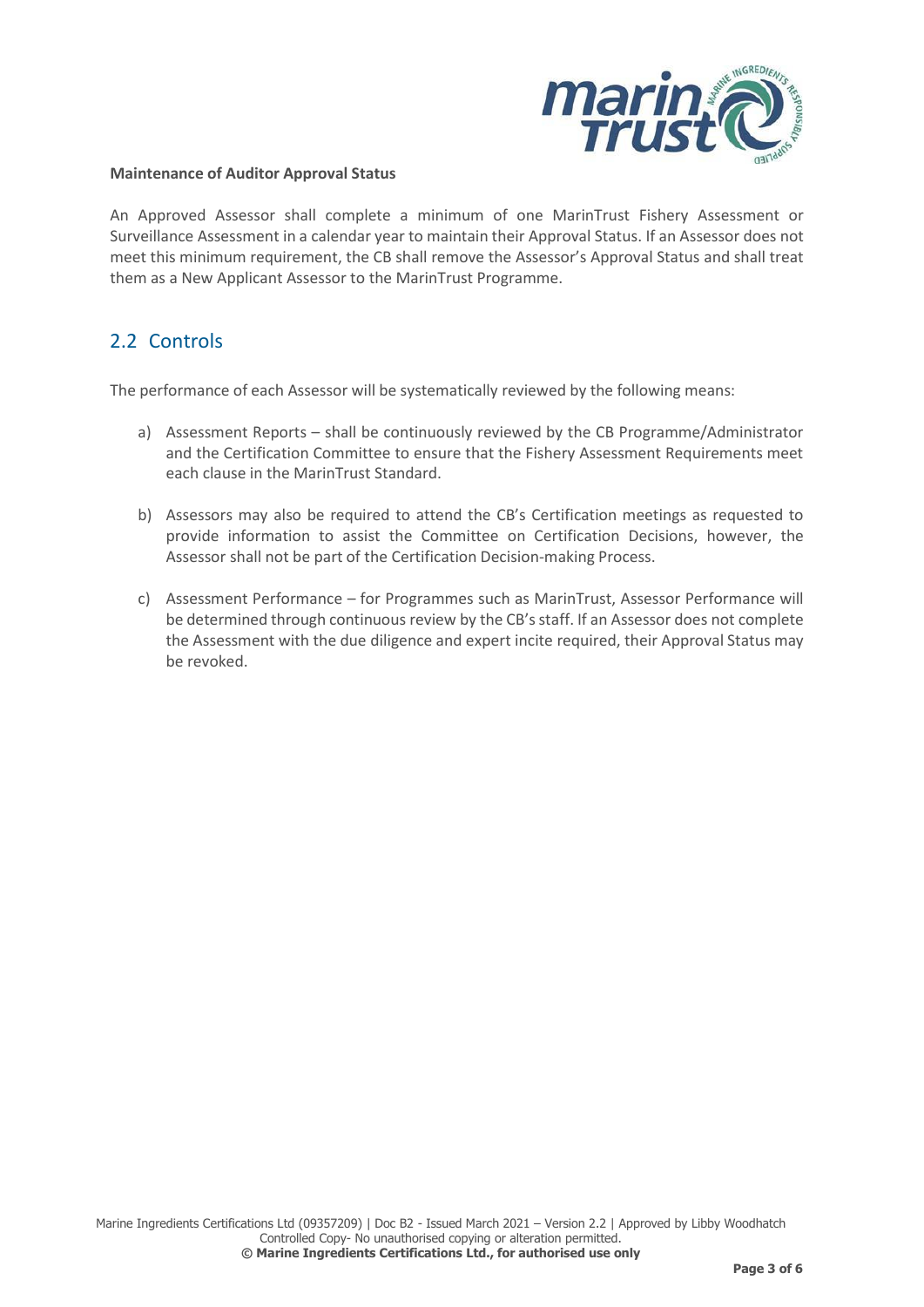

### 3. Records

The Programme Manager/Administrator will maintain an Approved Assessor File for each Assessor. A copy of the Approved Assessor's CV and evidence of training against the MarinTrust standard shall be sent to the MarinTrust Secretariat. Having gained Approval, there will be evidence of the following held on file:

- Contract
- CV
- External Training/Qualification Certificates
- Evidence of Training against the MarinTrust Programme
- Assessor Criteria Requirement Record
- Date of Approval
- Signed copies of Confidentiality Agreements
- Assessor Performance Review
- Record of number of Fishery and By-product Fishery Assessments conducted annually
- Internal Assessment Reports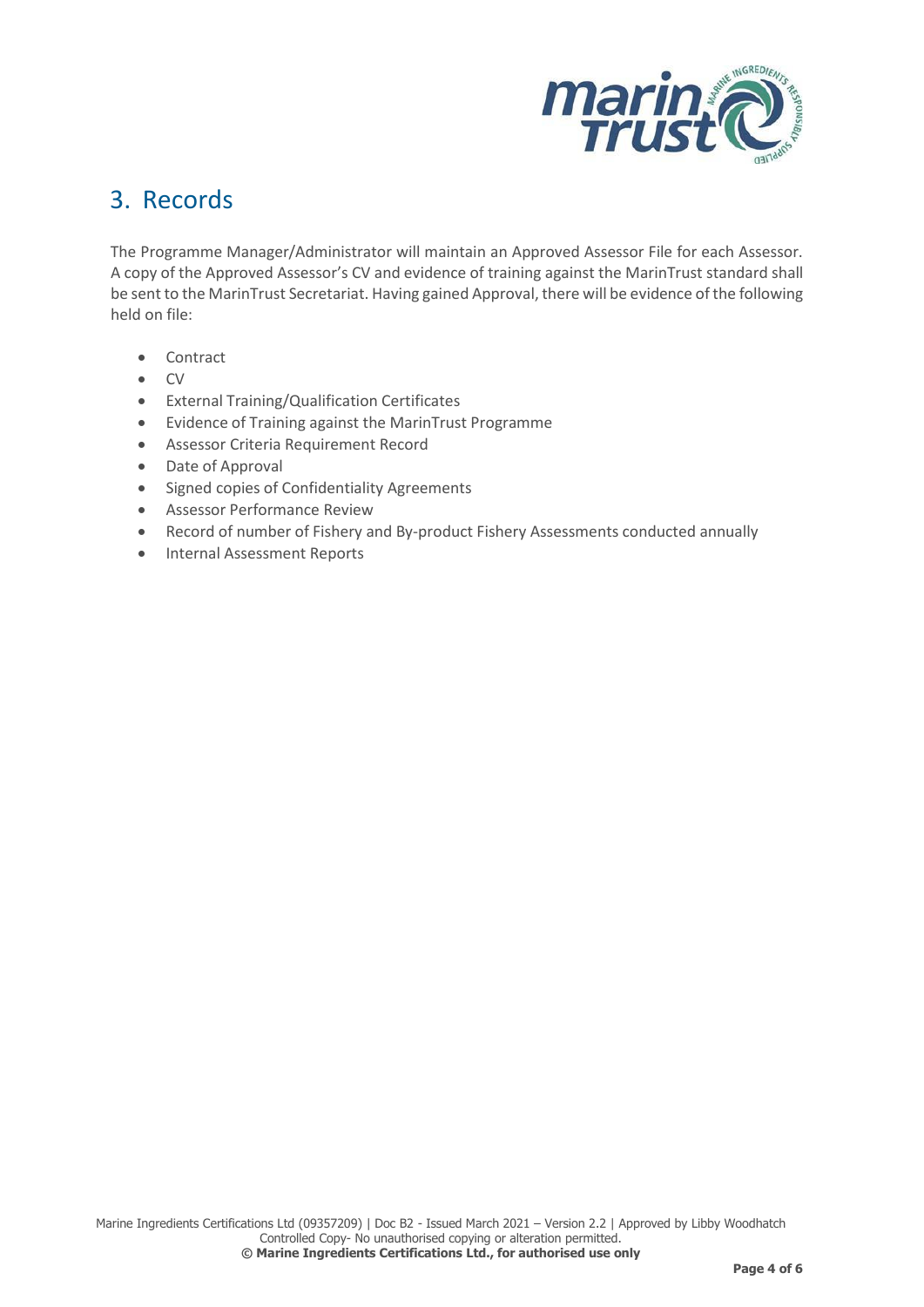## **Appendix A**

# Assessor Criteria Required for MarinTrust Standard Factory and CoC Audits

| 1. | <b>Formal Qualifications</b>                                                                                                                                                                                                                                                                                                                                                                                                                                                                                                                                                                                                                                                                                                                                                                                                                                                                                                                                                                                                                                                                              | YES/<br><b>NO</b> |  |  |  |
|----|-----------------------------------------------------------------------------------------------------------------------------------------------------------------------------------------------------------------------------------------------------------------------------------------------------------------------------------------------------------------------------------------------------------------------------------------------------------------------------------------------------------------------------------------------------------------------------------------------------------------------------------------------------------------------------------------------------------------------------------------------------------------------------------------------------------------------------------------------------------------------------------------------------------------------------------------------------------------------------------------------------------------------------------------------------------------------------------------------------------|-------------------|--|--|--|
|    | <b>Post-high School Diploma</b><br>At least a post-high school diploma or equivalent (minimum course duration of 2 years) must have been<br>obtained in a discipline related to Fishery Studies.                                                                                                                                                                                                                                                                                                                                                                                                                                                                                                                                                                                                                                                                                                                                                                                                                                                                                                          |                   |  |  |  |
| 2. | <b>Technical Skills and Qualifications</b>                                                                                                                                                                                                                                                                                                                                                                                                                                                                                                                                                                                                                                                                                                                                                                                                                                                                                                                                                                                                                                                                |                   |  |  |  |
|    | <b>MarinTrust</b><br>2.1<br>Training on MarinTrust Programme Criteria for Responsible Sourcing.<br>Training on MarinTrust Fisheries and By-product Fishery Approval Methodology.<br>$\bullet$                                                                                                                                                                                                                                                                                                                                                                                                                                                                                                                                                                                                                                                                                                                                                                                                                                                                                                             |                   |  |  |  |
|    | Experience - Demonstrate experience in at least one of the following:<br>2.2                                                                                                                                                                                                                                                                                                                                                                                                                                                                                                                                                                                                                                                                                                                                                                                                                                                                                                                                                                                                                              |                   |  |  |  |
|    | Fish Stock Assessment - must have experience as a leader in the production of Peer Reviewed Stock<br>$\bullet$<br>Assessment(s) for relevant Fishery(ies), and Stock Assessment Technique(s) being used in the<br>Fishery Under Assessment.<br>Fish Stock Biology/Ecology - must have 5 years' experience in research expertise in biology and<br>ecology of the target of similar species.<br>Fishing Impacts on Aquatic Ecosystems - at least 5 years' experience in research into, policy analysis<br>for, or management of, Fisheries Impacts on Aquatic Ecosystems, and/or Marine Conservation<br>Biology.<br>Fishery Management and Operations - must have at least 5 years' experience as a practicing<br>Fishery/Aquatic Natural Resource Manager and/or Fishery/Aquatic Natural Resource Management<br>Policy Analyst. Must also have a good understanding of the Management System(s) used in the<br>Fishery Under Assessment.<br>Local Knowledge - Current knowledge of the country, language and local Fishery context that is<br>sufficient to support meaningful Assessment of the Fishery. |                   |  |  |  |
| 3  | <b>Communication Skills</b>                                                                                                                                                                                                                                                                                                                                                                                                                                                                                                                                                                                                                                                                                                                                                                                                                                                                                                                                                                                                                                                                               |                   |  |  |  |
|    | "Working Language" Skills in the corresponding Native/Working Language. This must include the locally used<br>"Specialist Terminology" in this Working Language. Where this is not possible, translated documentation may<br>be used.                                                                                                                                                                                                                                                                                                                                                                                                                                                                                                                                                                                                                                                                                                                                                                                                                                                                     |                   |  |  |  |
| 4  | <b>On-going Training</b>                                                                                                                                                                                                                                                                                                                                                                                                                                                                                                                                                                                                                                                                                                                                                                                                                                                                                                                                                                                                                                                                                  |                   |  |  |  |
|    | The Assessor shall participate in MarinTrust Training conducted by the CB's MarinTrust Approved Trainer<br>and pass the written exam for each new Standard Version within 3 months after its release                                                                                                                                                                                                                                                                                                                                                                                                                                                                                                                                                                                                                                                                                                                                                                                                                                                                                                      |                   |  |  |  |

 $\overline{\phantom{a}}$